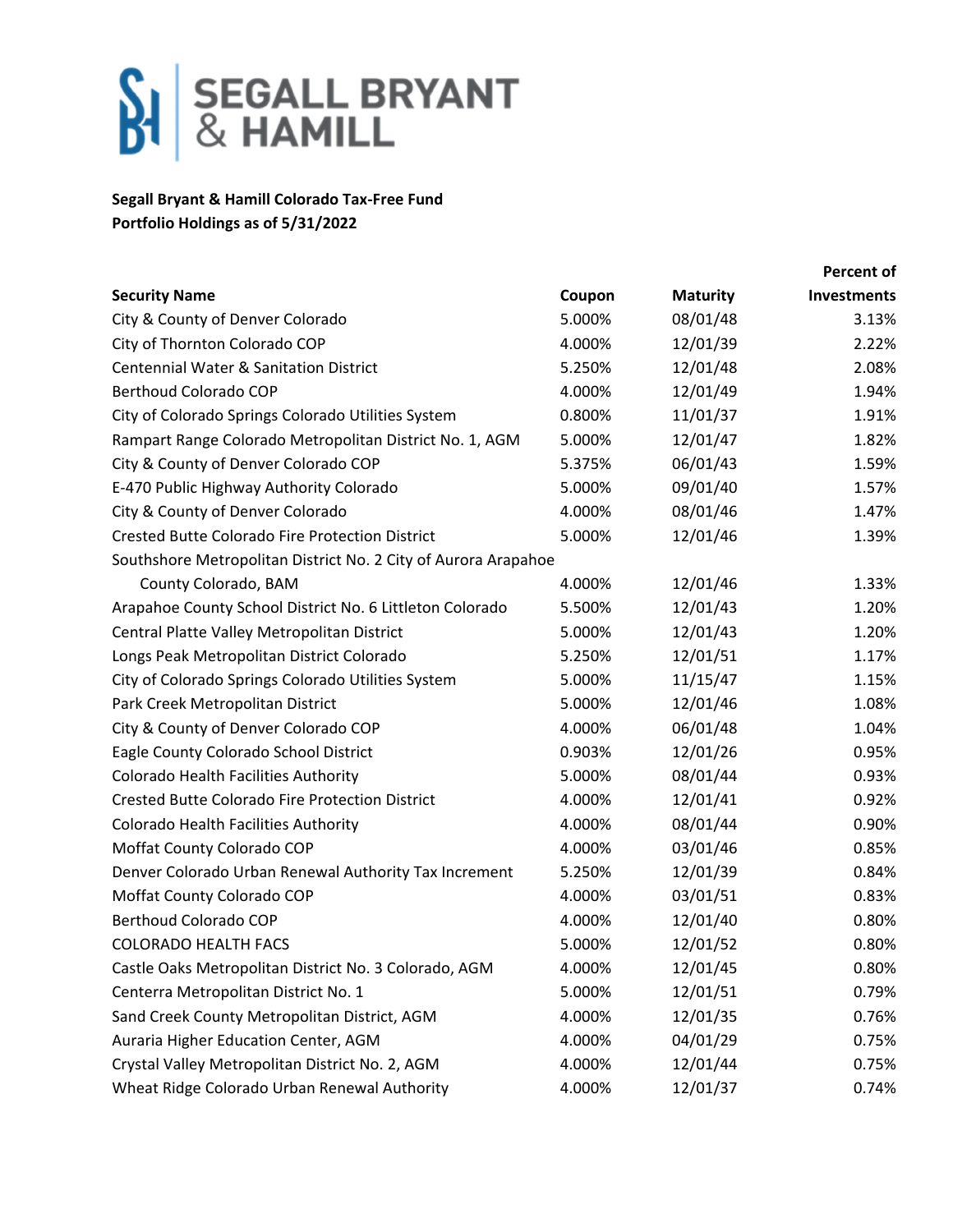|                                                            |        |                 | <b>Percent of</b> |
|------------------------------------------------------------|--------|-----------------|-------------------|
| <b>Security Name</b>                                       | Coupon | <b>Maturity</b> | Investments       |
| Southglenn Metropolitan District Colorado                  | 5.000% | 12/01/30        | 0.73%             |
| Upper Eagle Regional Water Authority, AGM                  | 4.000% | 12/01/50        | 0.73%             |
| Wheat Ridge Colorado Urban Renewal Authority               | 4.000% | 12/01/36        | 0.71%             |
| Colorado Educational & Cultural Facilities Authority       | 5.000% | 05/01/35        | 0.68%             |
| Town of Firestone Colorado Water Enterprise COP            | 5.000% | 12/01/42        | 0.67%             |
| Wheat Ridge Colorado Urban Renewal Authority               | 4.000% | 12/01/39        | 0.66%             |
| City & County of Denver Colorado                           | 5.000% | 08/01/41        | 0.63%             |
| Central Platte Valley Metropolitan District                | 5.625% | 12/01/38        | 0.61%             |
| Southglenn Metropolitan District Colorado                  | 3.500% | 12/01/26        | 0.60%             |
| Foothills Park & Recreation District Colorado COP          | 4.000% | 12/01/41        | 0.60%             |
| Johnstown Colorado Wastewater, AGM                         | 4.000% | 12/01/51        | 0.58%             |
| Colorado Educational & Cultural Facilities Authority       | 5.000% | 05/15/29        | 0.58%             |
| Eagle County Colorado School District                      | 0.793% | 12/01/25        | 0.58%             |
| Cross Creek Metropolitan District No. 2, AGM               | 5.000% | 12/01/34        | 0.58%             |
| Wheat Ridge Colorado Urban Renewal Authority               | 4.000% | 12/01/40        | 0.54%             |
| Bromley Park Metropolitan District No. 2, BAM              | 4.000% | 12/01/47        | 0.53%             |
| Castle Oaks Metropolitan District No. 3 Colorado, AGM      | 4.000% | 12/01/40        | 0.52%             |
| <b>Grand Junction Colorado</b>                             | 4.000% | 03/01/49        | 0.52%             |
| Sand Creek County Metropolitan District, AGM               | 4.000% | 12/01/40        | 0.50%             |
| Copperleaf Metropolitan District No. 2 Colorado, BAM       | 4.000% | 12/01/45        | 0.49%             |
| Aspen Colorado COP                                         | 5.000% | 12/01/44        | 0.49%             |
| Moffat County Colorado COP                                 | 4.000% | 03/01/41        | 0.48%             |
| Colorado Health Facilities Authority                       | 0.850% | 10/01/30        | 0.46%             |
| City & County of Denver Colorado                           | 0.000% | 08/01/37        | 0.46%             |
| El Paso County Colorado School District No. 49 COP         | 5.000% | 12/15/42        | 0.45%             |
| Colorado Health Facilities Authority                       | 4.000% | 01/15/45        | 0.45%             |
| Wheat Ridge Colorado Urban Renewal Authority               | 4.000% | 12/01/34        | 0.44%             |
| Denver Colorado City and County Airport                    | 5.000% | 12/01/43        | 0.44%             |
| Wheat Ridge Colorado Urban Renewal Authority               | 4.000% | 12/01/35        | 0.44%             |
| Denver City & County School District No. 1 COP             | 5.000% | 12/01/42        | 0.44%             |
| Wheat Ridge Colorado Urban Renewal Authority               | 4.000% | 12/01/38        | 0.44%             |
| City of Commerce Colorado, BAM                             | 5.000% | 08/01/36        | 0.43%             |
| Rampart Range Colorado Metropolitan District No. 1, AGM    | 5.000% | 12/01/42        | 0.43%             |
| Eagle Garfield & Routt County Colorado School District COP | 4.000% | 12/01/46        | 0.43%             |
| Eagle River Colorado Water & Sanitation District, AGM      | 4.000% | 12/01/49        | 0.43%             |
| Colorado Educational & Cultural Facilities Authority       | 5.000% | 10/01/34        | 0.43%             |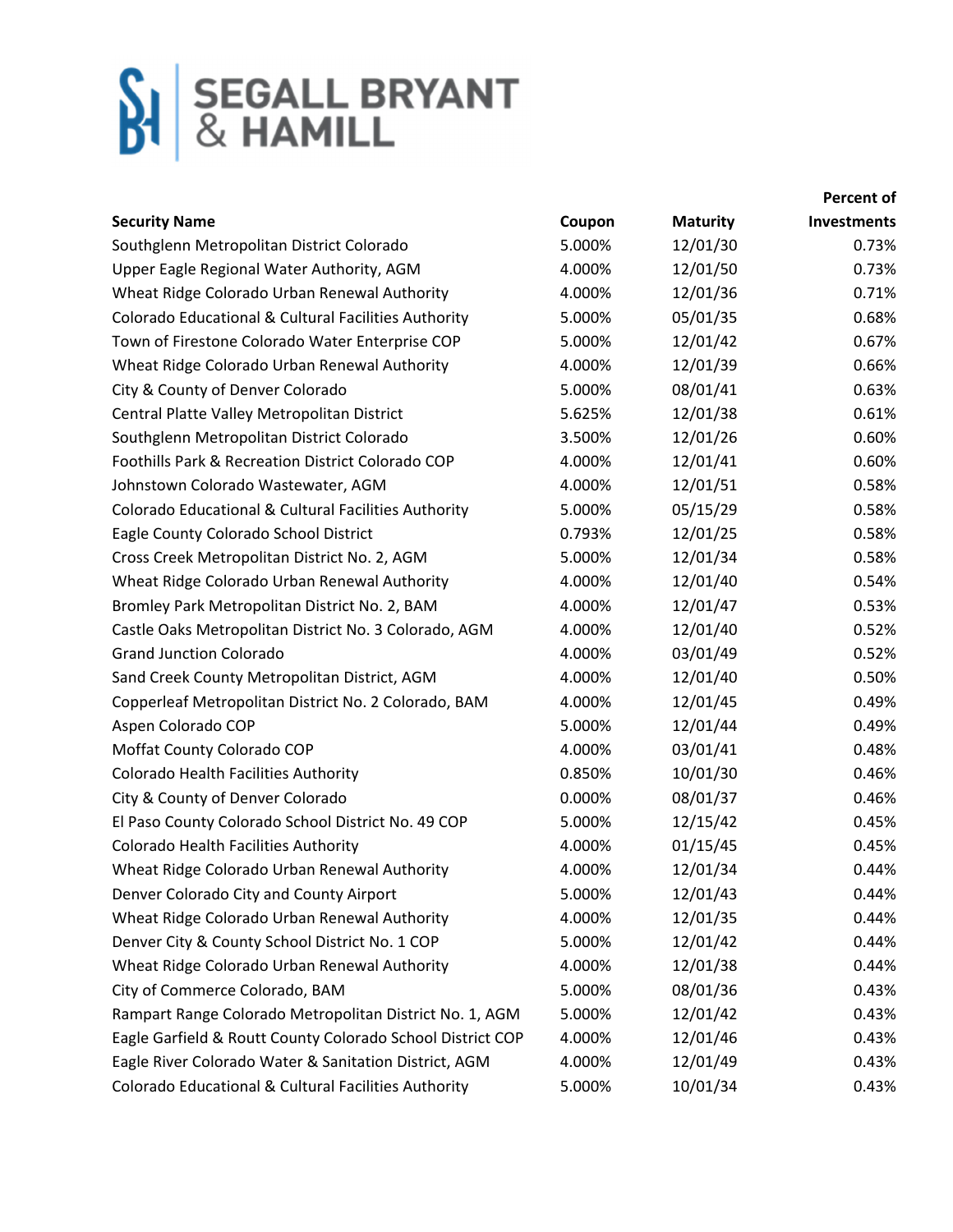|                                                             |        |                 | Percent of         |
|-------------------------------------------------------------|--------|-----------------|--------------------|
| <b>Security Name</b>                                        | Coupon | <b>Maturity</b> | <b>Investments</b> |
| <b>COLORADO HEALTH FACS</b>                                 | 5.000% | 12/01/47        | 0.42%              |
| Colorado State Building Excellent Schools Today COP         | 5.000% | 03/15/36        | 0.41%              |
| City & County of Denver Colorado                            | 5.000% | 08/01/44        | 0.41%              |
| Town of Firestone Colorado Water Enterprise, BAM            | 4.000% | 12/01/45        | 0.40%              |
| Sierra Ridge Metropolitan District No. 2, AGM               | 4.000% | 12/01/42        | 0.38%              |
| Regents of the University of Colorado                       | 4.000% | 06/01/43        | 0.37%              |
| Colorado Health Facilities Authority                        | 5.000% | 05/15/32        | 0.37%              |
| Flying Horse Metropolitan District No. 2 Colorado, AGM      | 4.000% | 12/01/50        | 0.36%              |
| <b>Sterling Ranch Community Authority Colorado</b>          | 4.250% | 12/01/50        | 0.36%              |
| City & County of Denver Colorado                            | 0.000% | 08/01/35        | 0.36%              |
| Colliers Hill Metropolitan District No. 2 Town of Erie Weld |        |                 |                    |
| County Colorado, BAM                                        | 6.000% | 12/15/47        | 0.35%              |
| Sierra Ridge Metropolitan District No. 2, AGM               | 4.000% | 12/01/46        | 0.35%              |
| Colorado Educational & Cultural Facilities Authority        | 5.000% | 06/01/36        | 0.35%              |
| <b>COLORADO ST BLDG</b>                                     | 5.000% | 03/15/37        | 0.34%              |
| Aspen Valley Hospital District                              | 5.000% | 10/15/30        | 0.34%              |
| Central Platte Valley Metropolitan District                 | 5.375% | 12/01/33        | 0.34%              |
| Colorado Educational & Cultural Facilities Authority        | 5.000% | 10/01/36        | 0.34%              |
| Park Creek Metropolitan District                            | 5.000% | 12/01/41        | 0.33%              |
| Colorado Educational & Cultural Facilities Authority        | 5.000% | 12/01/31        | 0.32%              |
| <b>Grand Junction Colorado</b>                              | 4.000% | 03/01/45        | 0.32%              |
| Denver Health & Hospital Authority                          | 5.000% | 12/01/39        | 0.32%              |
| Colorado State Building Excellent Schools Today COP         | 4.000% | 03/15/37        | 0.31%              |
| Plaza Metropolitan District No. 1                           | 5.000% | 12/01/22        | 0.31%              |
| City & County of Denver Colorado                            | 0.000% | 08/01/36        | 0.31%              |
| Stonegate Village Metropolitan District Colorado, BAM       | 4.000% | 12/01/45        | 0.31%              |
| <b>COLORADO HEALTH FACS</b>                                 | 5.000% | 12/01/31        | 0.31%              |
| Cherokee Colorado Metropolitan District Water & Wastewater, |        |                 |                    |
| <b>BAM</b>                                                  | 4.000% | 08/01/50        | 0.30%              |
| Denver Colorado Urban Renewal Authority Tax Increment       | 5.250% | 12/01/39        | 0.30%              |
| Colorado Health Facilities Authority                        | 5.000% | 06/01/31        | 0.29%              |
| <b>COLORADO HEALTH FACS</b>                                 | 5.000% | 12/01/30        | 0.29%              |
| Colorado Educational & Cultural Facilities Authority        | 5.000% | 10/01/32        | 0.29%              |
| Hogback Metropolitan District Colorado                      | 5.000% | 12/01/51        | 0.29%              |
| Vista Ridge Metropolitan District, BAM                      | 5.000% | 12/01/31        | 0.28%              |
| Town of Firestone Colorado Water Enterprise, BAM            | 4.000% | 12/01/49        | 0.28%              |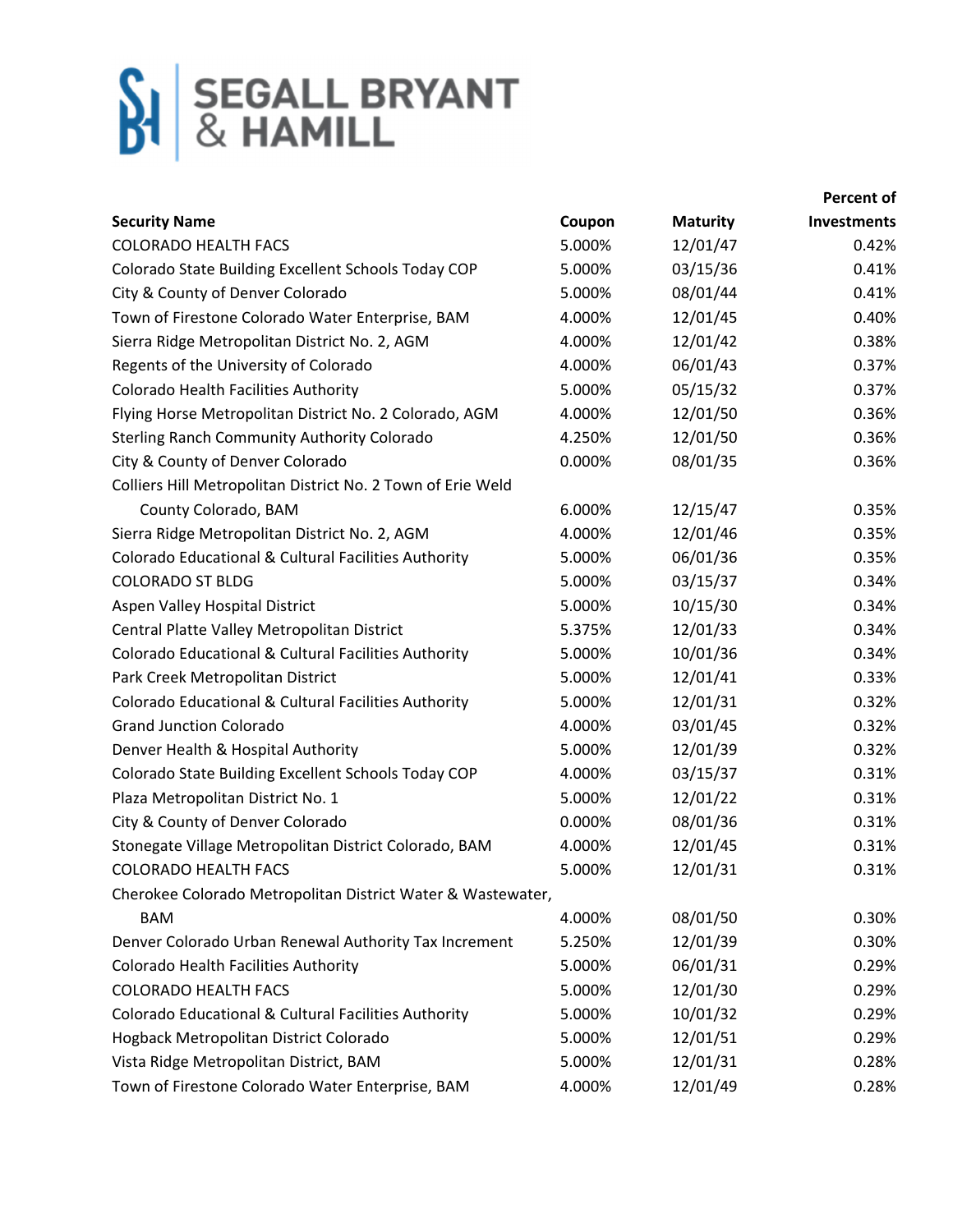|                                                                 |        |                 | Percent of  |
|-----------------------------------------------------------------|--------|-----------------|-------------|
| <b>Security Name</b>                                            | Coupon | <b>Maturity</b> | Investments |
| <b>COLORADO HEALTH FACS</b>                                     | 5.000% | 12/01/29        | 0.27%       |
| Todd Creek Village Metropolitan District Colorado               | 5.000% | 12/01/28        | 0.27%       |
| Leyden Rock Metropolitan District, AGM                          | 4.000% | 12/01/46        | 0.27%       |
| University of Colorado Hospital Authority                       | 4.000% | 11/15/42        | 0.26%       |
| Anthem West Metropolitan District, BAM                          | 5.000% | 12/01/35        | 0.26%       |
| North Pine Vistas Metropolitan District No. 3, AGM              | 4.000% | 12/01/51        | 0.26%       |
| Colorado Health Facilities Authority                            | 5.000% | 05/15/31        | 0.26%       |
| Grand Junction Regional Airport Authority, NATL                 | 5.000% | 12/01/31        | 0.26%       |
| South Suburban Park & Recreation District COP                   | 4.000% | 12/15/41        | 0.26%       |
| El Paso County Colorado School District No. 3 COP               | 4.000% | 12/01/46        | 0.25%       |
| Colorado Health Facilities Authority                            | 4.000% | 01/01/39        | 0.25%       |
| Colorado Educational & Cultural Facilities Authority            | 5.000% | 08/01/36        | 0.25%       |
| Colorado Educational & Cultural Facilities Authority            | 4.000% | 03/01/33        | 0.24%       |
| Morgan County Colorado Quality Water District, AGM              | 4.000% | 12/01/50        | 0.24%       |
| Eagle River Colorado Water & Sanitation District, AGM           | 4.000% | 12/01/45        | 0.24%       |
| Superior Open Space Sales and Use Tax Colorado, AGM             | 5.000% | 06/01/35        | 0.24%       |
| Colorado Educational & Cultural Facilities Authority            | 4.000% | 07/01/52        | 0.24%       |
| Fossil Ridge Metropolitan District No. 3 Colorado, BAM          | 4.000% | 12/01/34        | 0.23%       |
| Colorado State COP Rural Colorado                               | 5.000% | 12/15/37        | 0.23%       |
| Morgan County Colorado Quality Water District, AGM              | 4.000% | 12/01/45        | 0.23%       |
| Grand River Hospital District, AGM                              | 5.250% | 12/01/32        | 0.23%       |
| Grand River Hospital District, AGM                              | 5.250% | 12/01/33        | 0.23%       |
| Erie Farm Metropolitan District, AGM                            | 4.000% | 12/01/51        | 0.23%       |
| Wheatlands Metropolitan District, BAM                           | 5.000% | 12/01/30        | 0.23%       |
| Fossil Ridge Metropolitan District No. 3 Colorado, BAM          | 4.000% | 12/01/33        | 0.23%       |
| Tallyns Reach Metropolitan District No. 3                       | 5.125% | 11/01/38        | 0.22%       |
| Colorado Health Facilities Authority                            | 5.000% | 12/01/29        | 0.22%       |
| Todd Creek Village Metropolitan District Colorado               | 5.250% | 12/01/38        | 0.22%       |
| Castle Rock Colorado COP                                        | 4.000% | 12/01/40        | 0.22%       |
| Colorado Health Facilities Authority                            | 5.000% | 09/01/29        | 0.22%       |
| Fossil Ridge Metropolitan District No. 3 Colorado, BAM          | 4.000% | 12/01/32        | 0.22%       |
| Colorado Educational & Cultural Facilities Authority            | 5.000% | 07/01/36        | 0.22%       |
| East Cherry Creek Valley Colorado Water and Sanitation District |        |                 |             |
| Arapahoe County                                                 | 4.000% | 11/15/40        | 0.22%       |
| Colorado Educational & Cultural Facilities Authority            | 5.000% | 11/15/31        | 0.22%       |
| Colorado Health Facilities Authority                            | 5.000% | 05/15/40        | 0.21%       |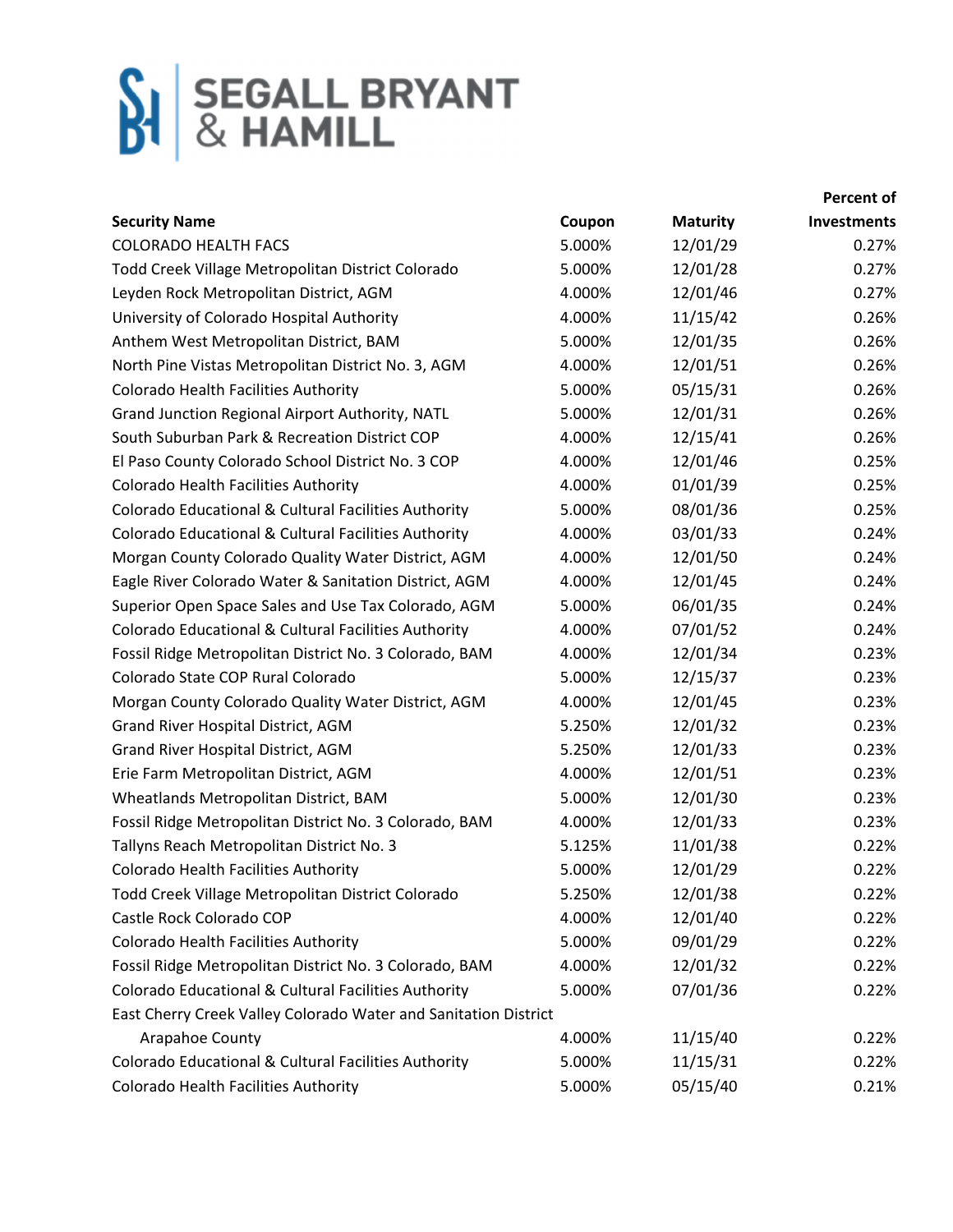|                                                             |        |                 | Percent of         |
|-------------------------------------------------------------|--------|-----------------|--------------------|
| <b>Security Name</b>                                        | Coupon | <b>Maturity</b> | <b>Investments</b> |
| Central Platte Valley Metropolitan District                 | 6.000% | 12/01/38        | 0.21%              |
| <b>COLORADO HEALTH FACS</b>                                 | 5.000% | 12/01/25        | 0.21%              |
| North Pine Vistas Metropolitan District No. 3, AGM          | 4.000% | 12/01/46        | 0.21%              |
| Upper Eagle Regional Water Authority, AGM                   | 4.000% | 12/01/45        | 0.21%              |
| Cherokee Colorado Metropolitan District Water & Wastewater, |        |                 |                    |
| <b>BAM</b>                                                  | 4.000% | 08/01/45        | 0.21%              |
| Colorado Educational & Cultural Facilities Authority        | 5.000% | 07/01/36        | 0.21%              |
| Cornerstar Metropolitan District                            | 5.125% | 12/01/37        | 0.21%              |
| Bromley Park Metropolitan District No. 2                    | 6.375% | 12/15/47        | 0.21%              |
| Denver Colorado City and County Airport                     | 5.000% | 11/15/33        | 0.21%              |
| State of Colorado Department of Transportation COP          | 5.000% | 06/15/41        | 0.20%              |
| <b>Colorado Health Facilities Authority</b>                 | 4.000% | 01/01/40        | 0.20%              |
| <b>COLORADO HEALTH FACS</b>                                 | 5.000% | 12/01/23        | 0.19%              |
| Cottonwood Highlands Metropolitan District No. 1            | 5.000% | 12/01/49        | 0.18%              |
| <b>Gunnison County Colorado COP</b>                         | 4.000% | 12/01/37        | 0.18%              |
| Colorado Health Facilities Authority                        | 4.000% | 08/01/37        | 0.18%              |
| Todd Creek Village Metropolitan District Colorado           | 5.875% | 12/01/38        | 0.18%              |
| Gunnison County Colorado COP                                | 4.000% | 12/01/36        | 0.18%              |
| Colorado Health Facilities Authority                        | 3.000% | 11/15/46        | 0.18%              |
| Superior Open Space Sales and Use Tax Colorado, AGM         | 5.000% | 06/01/40        | 0.18%              |
| Colorado Health Facilities Authority                        | 5.000% | 05/15/25        | 0.18%              |
| Colorado State Board Community Colleges Refunding and       |        |                 |                    |
| Improvement Department Higher Education                     | 4.000% | 11/01/41        | 0.18%              |
| Crystal Valley Metropolitan District No. 2, AGM             | 4.000% | 12/01/40        | 0.17%              |
| Vista Ridge Metropolitan District, BAM                      | 5.000% | 12/01/28        | 0.17%              |
| Wheat Ridge Colorado Urban Renewal Authority                | 4.000% | 12/01/32        | 0.17%              |
| Sterling Hills West Metropolitan District                   | 5.000% | 12/01/39        | 0.17%              |
| Park Creek Metropolitan District                            | 3.650% | 12/01/23        | 0.17%              |
| Dove Valley Metropolitan District Arapahoe County, BAM      | 4.000% | 12/01/37        | 0.17%              |
| Regional Transportation District Colorado COP               | 4.000% | 06/01/40        | 0.16%              |
| Park Creek Metropolitan District                            | 5.000% | 12/01/26        | 0.16%              |
| Colorado Educational & Cultural Facilities Authority        | 5.000% | 08/15/30        | 0.16%              |
| Serenity Ridge Metropolitan District No. 2                  | 5.125% | 12/01/43        | 0.16%              |
| Monument Colorado COP                                       | 4.000% | 12/01/40        | 0.16%              |
| Central Platte Valley Metropolitan District                 | 5.500% | 12/01/29        | 0.16%              |
| Colorado Educational & Cultural Facilities Authority        | 5.000% | 12/15/31        | 0.16%              |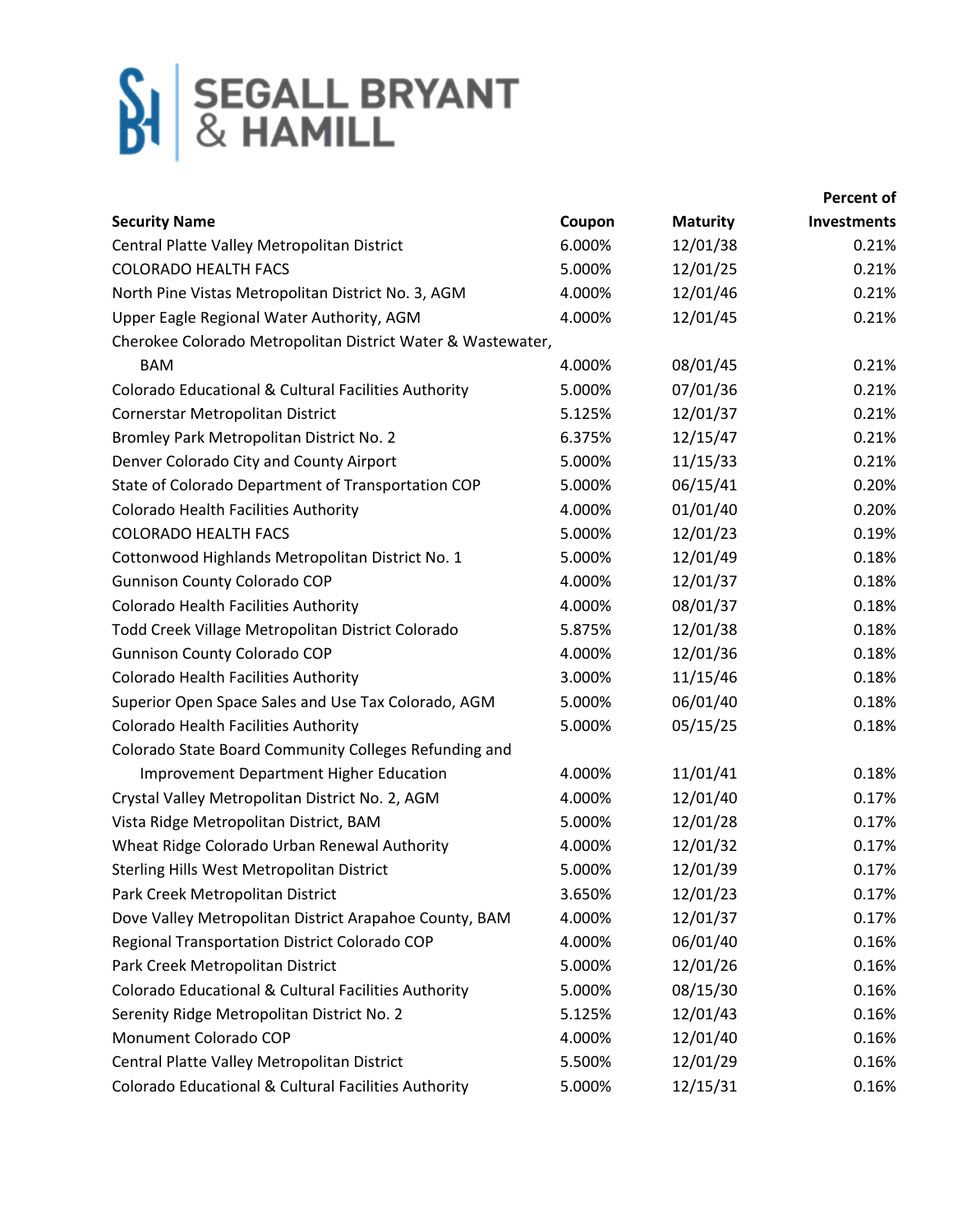|                                                              |        |                 | Percent of  |
|--------------------------------------------------------------|--------|-----------------|-------------|
| <b>Security Name</b>                                         | Coupon | <b>Maturity</b> | Investments |
| Monument Colorado COP                                        | 4.000% | 12/01/45        | 0.16%       |
| Colorado Health Facilities Authority                         | 5.000% | 05/15/30        | 0.16%       |
| Town of Estes Park Colorado Power & Communications           | 2.362% | 11/01/23        | 0.16%       |
| Dove Valley Metropolitan District Arapahoe County, BAM       | 4.000% | 12/01/36        | 0.15%       |
| Sorrel Ranch Metropolitan District Colorado, AGM             | 4.000% | 12/01/34        | 0.15%       |
| City of Aurora Colorado COP                                  | 5.000% | 12/01/35        | 0.14%       |
| Erie Farm Metropolitan District, AGM                         | 5.000% | 12/01/46        | 0.14%       |
| Park Creek Metropolitan District                             | 5.000% | 12/01/27        | 0.14%       |
| Park Creek Metropolitan District                             | 3.550% | 12/01/22        | 0.14%       |
| Hogback Metropolitan District Colorado                       | 5.000% | 12/01/41        | 0.14%       |
| Prairie Center Metropolitan District No. 7 Colorado          | 4.875% | 12/15/44        | 0.13%       |
| Erie Farm Metropolitan District, AGM                         | 5.000% | 12/01/41        | 0.13%       |
| Dove Valley Metropolitan District Arapahoe County, BAM       | 4.000% | 12/01/39        | 0.13%       |
| Colorado Educational & Cultural Facilities Authority         | 4.000% | 07/01/56        | 0.13%       |
| Sorrel Ranch Metropolitan District Colorado, AGM             | 4.000% | 12/01/35        | 0.13%       |
| Bradburn Metropolitan District No. 2                         | 5.000% | 12/01/38        | 0.13%       |
| Colorado Health Facilities Authority                         | 5.000% | 05/15/24        | 0.13%       |
| BNC Metropolitan District No. 1, BAM                         | 5.000% | 12/01/37        | 0.12%       |
| <b>Grand Junction Colorado</b>                               | 1.826% | 03/01/25        | 0.12%       |
| South Suburban Park & Recreation District                    | 4.000% | 12/15/38        | 0.12%       |
| Flatiron Meadows Metropolitan District, BAM                  | 4.000% | 12/01/46        | 0.12%       |
| <b>Grand Junction Colorado COP</b>                           | 4.000% | 12/01/35        | 0.12%       |
| Colorado Health Facilities Authority                         | 5.000% | 05/15/26        | 0.12%       |
| Great Western Park Metropolitan District No. 2 Colorado, AGM | 4.000% | 12/01/36        | 0.12%       |
| <b>Colorado Health Facilities Authority</b>                  | 5.000% | 05/15/28        | 0.12%       |
| Park Creek Metropolitan District                             | 5.000% | 12/01/45        | 0.12%       |
| South Suburban Park & Recreation District                    | 4.000% | 12/15/39        | 0.12%       |
| City of Idaho Springs Colorado Sales Tax Revenue, AGM        | 5.000% | 12/01/34        | 0.12%       |
| Thornton Colorado Development Authority                      | 5.000% | 12/01/26        | 0.12%       |
| High Plains Metropolitan District, NATL                      | 5.000% | 12/01/35        | 0.11%       |
| Great Western Park Metropolitan District No. 2 Colorado, AGM | 4.000% | 12/01/35        | 0.11%       |
| City of Idaho Springs Colorado Sales Tax Revenue, AGM        | 5.000% | 12/01/33        | 0.11%       |
| Vista Ridge Metropolitan District, BAM                       | 5.000% | 12/01/27        | 0.11%       |
| Colorado Educational & Cultural Facilities Authority         | 4.125% | 07/01/26        | 0.11%       |
| Sorrel Ranch Metropolitan District Colorado, AGM             | 4.000% | 12/01/37        | 0.11%       |
| Dove Valley Metropolitan District Arapahoe County, BAM       | 4.000% | 12/01/35        | 0.11%       |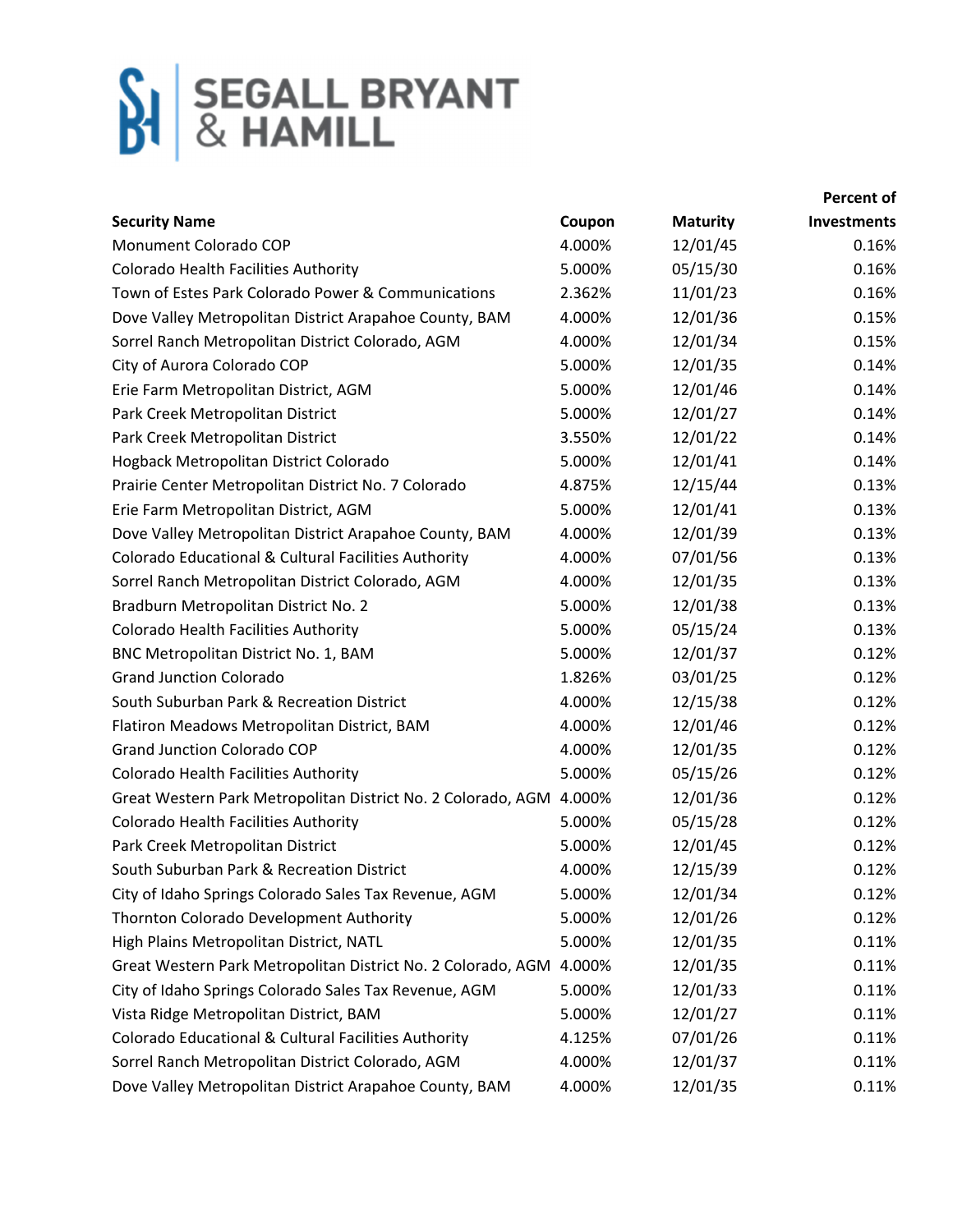|                                                           |        |                 | Percent of         |
|-----------------------------------------------------------|--------|-----------------|--------------------|
| <b>Security Name</b>                                      | Coupon | <b>Maturity</b> | <b>Investments</b> |
| Colorado Educational & Cultural Facilities Authority      | 5.000% | 11/01/30        | 0.11%              |
| Dove Valley Metropolitan District Arapahoe County, BAM    | 4.000% | 12/01/38        | 0.11%              |
| Colorado Health Facilities Authority                      | 5.000% | 02/01/23        | 0.11%              |
| <b>Colorado Health Facilities Authority</b>               | 5.000% | 05/15/30        | 0.11%              |
| Colorado State COP Rural Colorado                         | 4.000% | 12/15/36        | 0.11%              |
| <b>GROUND WTR MGMT SUBDISTRICT CENT COLO</b>              | 4.000% | 12/01/34        | 0.11%              |
| Colorado Educational & Cultural Facilities Authority      | 4.000% | 07/01/42        | 0.11%              |
| Colorado Health Facilities Authority                      | 5.000% | 10/01/32        | 0.10%              |
| Park Creek Metropolitan District                          | 3.450% | 12/01/25        | 0.10%              |
| Cherry Creek Corporate Center Metropolitan District       | 5.000% | 06/01/37        | 0.10%              |
| Garfield County School District No. RE-2                  | 3.050% | 12/01/26        | 0.10%              |
| City of Aurora Colorado COP                               | 5.000% | 12/01/34        | 0.10%              |
| <b>Boulder Municipal Property COP</b>                     | 2.250% | 11/01/24        | 0.10%              |
| Bradburn Metropolitan District No. 2                      | 4.000% | 12/01/28        | 0.10%              |
| Colorado Educational & Cultural Facilities Authority      | 3.750% | 07/01/26        | 0.10%              |
| Colorado Housing & Finance Authority                      | 2.175% | 11/01/25        | 0.10%              |
| Prairie Center Metropolitan District No. 7 Colorado       | 4.125% | 12/15/36        | 0.10%              |
| <b>Colorado Health Facilities Authority</b>               | 5.000% | 05/15/29        | 0.10%              |
| Colorado Educational & Cultural Facilities Authority      | 5.000% | 11/15/24        | 0.09%              |
| Colorado Educational & Cultural Facilities Authority      | 5.625% | 01/15/44        | 0.09%              |
| Park Creek Metropolitan District                          | 3.800% | 12/01/24        | 0.09%              |
| Colorado Health Facilities Authority                      | 4.000% | 05/15/41        | 0.09%              |
| <b>Sterling Ranch Community Authority Colorado</b>        | 3.750% | 12/01/40        | 0.09%              |
| Park Creek Metropolitan District                          | 3.300% | 12/01/24        | 0.09%              |
| Park Creek Metropolitan District                          | 5.000% | 12/01/37        | 0.09%              |
| Triview Colorado Metropolitan District Water & Wastewater |        |                 |                    |
| Enterprise, BAM                                           | 4.000% | 12/01/40        | 0.09%              |
| Town of Estes Park Colorado Power & Communications        | 2.646% | 11/01/25        | 0.09%              |
| Puerto Rico Electric Power Authority, AGM                 | 0.330% | 07/01/29        | 0.09%              |
| Colorado Health Facilities Authority                      | 4.000% | 05/15/48        | 0.09%              |
| <b>Gunnison County Colorado COP</b>                       | 4.000% | 12/01/35        | 0.09%              |
| Park Creek Metropolitan District                          | 3.150% | 12/01/23        | 0.08%              |
| Sand Creek County Metropolitan District, AGM              | 4.000% | 12/01/35        | 0.08%              |
| BNC Metropolitan District No. 1, BAM                      | 5.000% | 12/01/32        | 0.08%              |
| Denver Health & Hospital Authority COP                    | 5.000% | 12/01/30        | 0.08%              |
| Denver Health & Hospital Authority COP                    | 5.000% | 12/01/31        | 0.08%              |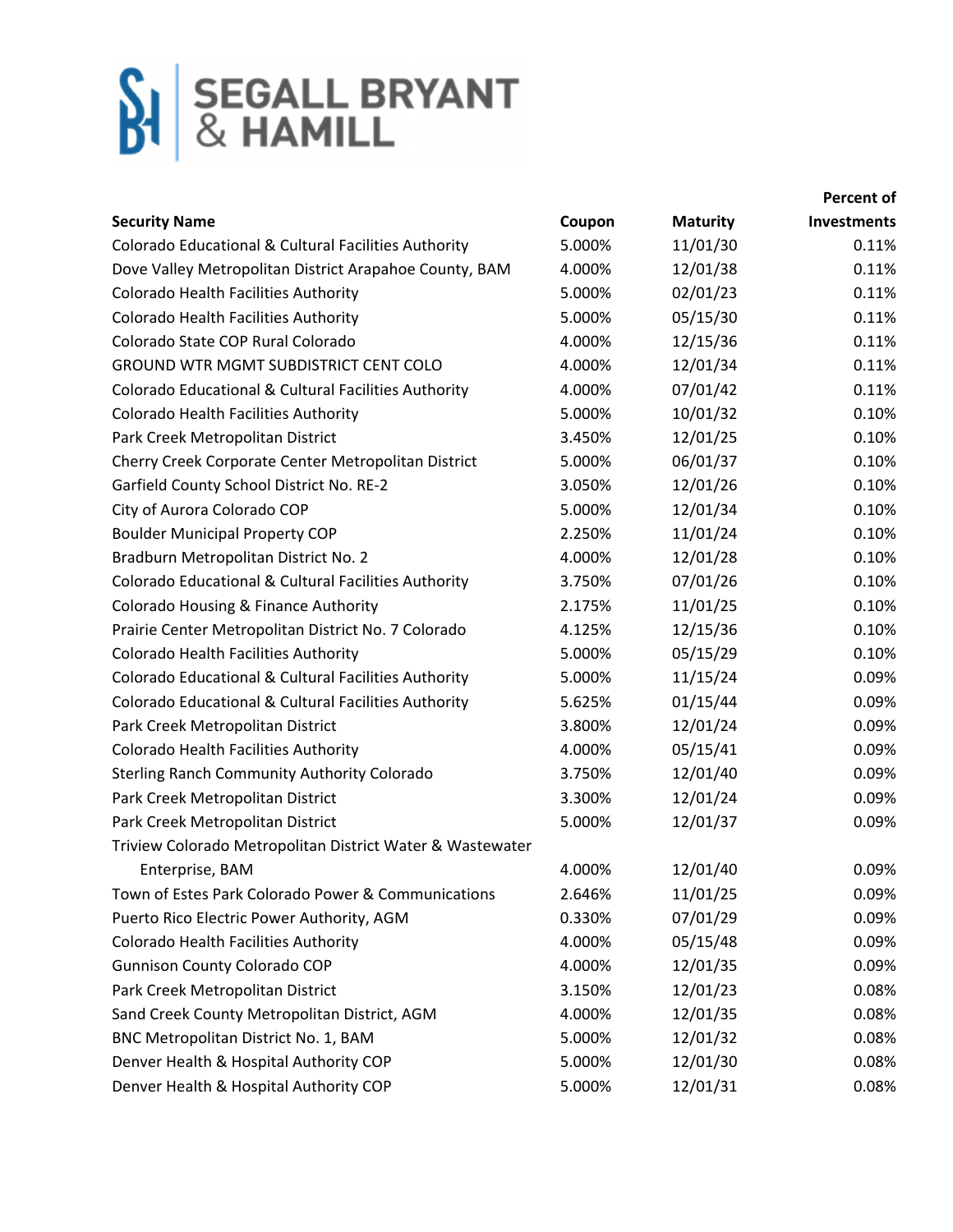|                                                       |        |                 | Percent of  |
|-------------------------------------------------------|--------|-----------------|-------------|
| <b>Security Name</b>                                  | Coupon | <b>Maturity</b> | Investments |
| Colorado Health Facilities Authority                  | 3.000% | 05/15/30        | 0.08%       |
| Colorado Health Facilities Authority                  | 4.000% | 05/15/35        | 0.07%       |
| <b>Gunnison County Colorado COP</b>                   | 4.000% | 12/01/36        | 0.07%       |
| Sorrel Ranch Metropolitan District Colorado, AGM      | 4.000% | 12/01/33        | 0.07%       |
| Colorado Housing & Finance Authority                  | 1.928% | 11/01/23        | 0.07%       |
| <b>Gunnison County Colorado COP</b>                   | 4.000% | 12/01/35        | 0.07%       |
| Park Creek Metropolitan District                      | 5.000% | 12/01/36        | 0.07%       |
| Denver City & County School District No. 1 COP        | 5.000% | 12/01/33        | 0.07%       |
| Park Creek Metropolitan District                      | 3.600% | 12/01/26        | 0.06%       |
| Colorado Housing & Finance Authority                  | 1.878% | 05/01/23        | 0.06%       |
| Denver Health & Hospital Authority COP                | 5.000% | 12/01/33        | 0.05%       |
| Denver Health & Hospital Authority COP                | 5.000% | 12/01/32        | 0.05%       |
| Colorado Housing & Finance Authority                  | 2.075% | 11/01/24        | 0.05%       |
| <b>Colorado School of Mines</b>                       | 4.000% | 12/01/37        | 0.05%       |
| SBC Metropolitan District, AGM                        | 5.000% | 12/01/34        | 0.05%       |
| Colorado Health Facilities Authority                  | 5.000% | 11/15/37        | 0.05%       |
| Monument Colorado COP                                 | 4.000% | 12/01/33        | 0.04%       |
| Colorado State Building Excellent Schools Today COP   | 4.000% | 03/15/39        | 0.04%       |
| Erie Farm Metropolitan District, AGM                  | 5.000% | 12/01/35        | 0.04%       |
| Platteville-Gilcrest Fire Protection District COP     | 5.000% | 12/01/33        | 0.04%       |
| Denver Colorado Urban Renewal Authority Tax Increment | 5.000% | 12/01/23        | 0.04%       |
| North Pine Vistas Metropolitan District No. 3, AGM    | 4.000% | 12/01/36        | 0.04%       |
| City of Colorado Springs Colorado Utilities System    | 5.000% | 11/15/23        | 0.03%       |
| Colorado Housing & Finance Authority                  | 2.025% | 05/01/24        | 0.03%       |
| <b>Gunnison County Colorado COP</b>                   | 4.000% | 12/01/34        | 0.03%       |
| Colorado State Board Community Colleges Refunding and |        |                 |             |
| <b>Improvement Department Higher Education</b>        | 5.000% | 11/01/26        | 0.02%       |
| Cherry Creek Colorado School District No. 5           | 5.000% | 12/15/28        | 0.02%       |
| <b>Gunnison County Colorado COP</b>                   | 5.000% | 12/01/24        | 0.01%       |
| <b>Gunnison County Colorado COP</b>                   | 4.000% | 12/01/34        | 0.01%       |
| Eagle River Colorado Water & Sanitation District, AGM | 4.000% | 12/01/27        | 0.01%       |
| City of Colorado Springs Colorado Utilities System    | 5.000% | 11/15/29        | 0.01%       |
| Town of Firestone Colorado Water Enterprise, BAM      | 5.000% | 12/01/25        | 0.01%       |
| Colorado Educational & Cultural Facilities Authority  | 4.000% | 03/01/31        | 0.01%       |
| Town of Firestone Colorado Water Enterprise, BAM      | 5.000% | 12/01/26        | 0.00%       |
| Town of Firestone Colorado Water Enterprise, BAM      | 2.000% | 12/01/23        | 0.00%       |